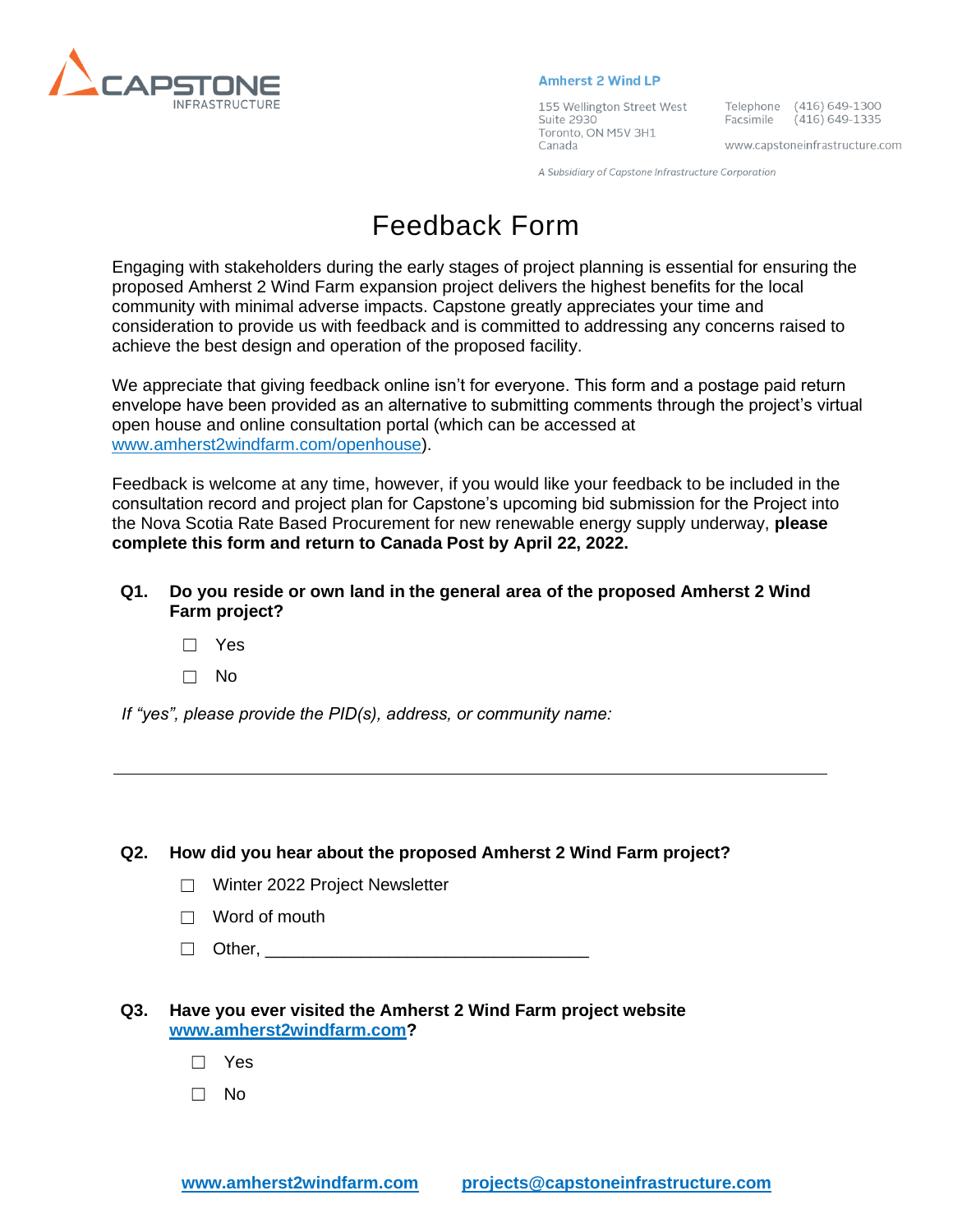- **Q4. Did the information presented in the project Newsletters answer all of your questions about the proposed Amherst 2 Wind Farm?**
	- ☐ Yes
	- ☐ No

*If you answered "no", what further questions would you like answered?*

**Q5. Please indicate below any other feedback, comments, or concerns you have about the Amherst 2 Wind Farm project, or the information shared by Capstone:**

**Q6. Capstone is committed to getting more involved in the community. In your opinion, how can we better support the local community and sustainability initiatives?**